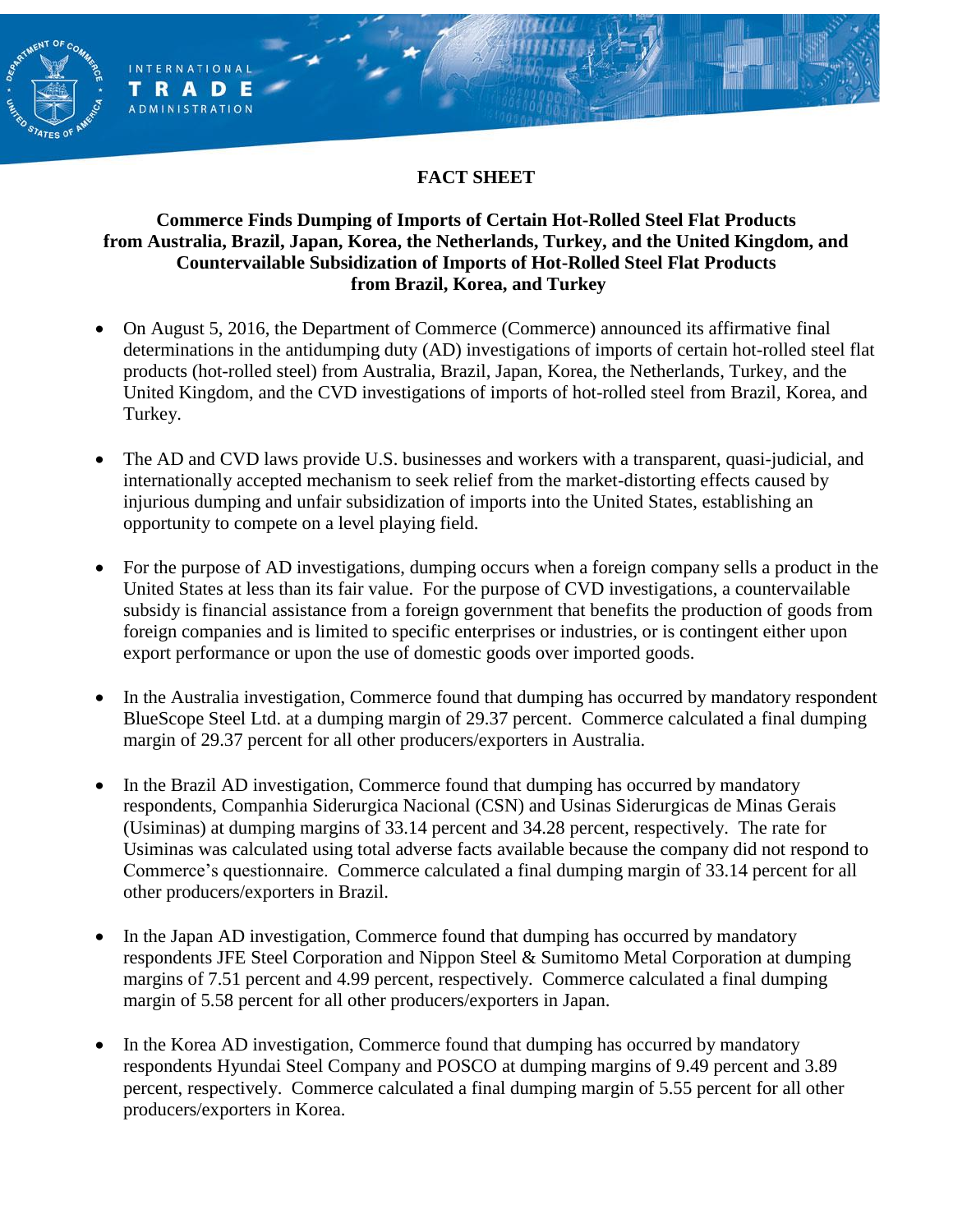- In the Netherlands AD investigation, Commerce found that dumping has occurred by mandatory respondent Tata Steel IJmuiden B.V at a dumping margin of 3.73 percent. Commerce calculated a final dumping margin of 3.73 percent for all other producers/exporters in the Netherlands.
- In the Turkey AD investigation, Commerce found that dumping has occurred by mandatory respondents Colakoglu Metalurji A.S./Colakoglu Dis Ticaret A.S and Ereğli Demir ve Çelik Fabrikaları T.A.Ş./Iskendrun Demir ve Çelik T.A.Ş. at dumping margins of 7.15 percent and 3.66 percent, respectively. Commerce calculated a final dumping margin of 6.67 percent for all other producers/exporters in Turkey.
- In the United Kingdom AD investigation, Commerce found that dumping has occurred by mandatory respondent Tata Steel UK Ltd. at a dumping margin of 33.06 percent. Commerce calculated a final dumping margin of 33.06 percent for all other producers/exporters in the United Kingdom.
- In the Brazil CVD investigation, Commerce calculated subsidy rates of 11.30 and 11.09 percent, respectively, for mandatory respondents CSN and Usiminas. Commerce calculated a final subsidy rate of 11.20 percent for all other producers/exporters in Brazil.
- In the Korea CVD investigation, Commerce calculated a final subsidy rate of 3.89 percent for mandatory respondent Hyundai Steel Co., Ltd. For the other mandatory respondent, POSCO, Commerce calculated a subsidy rate of 57.04 percent based on adverse facts available because we were unable to verify the accuracy of certain key elements of POSCO's questionnaire response. Commerce calculated a final subsidy rate of 3.89 percent for all other producers/exporters in Korea.
- In the Turkey CVD investigation, Commerce calculated subsidy rates of 0.34 percent (*de minimis*) and 6.01 percent for mandatory respondents Colakoglu Dis Ticaret A.S. and Eregli Demir ve Celik Fabrikalari T.A.S., respectively. All other producers/exporters in Turkey have been assigned a final subsidy rate of 6.01 percent.
- As a result of the affirmative final AD determinations , Commerce will instruct U.S. Customs and Border Protection (CBP) to collect cash deposits equal to the applicable weighted-average dumping margins. For the Korea and Turkey CVD investigations, which both had negative preliminary determinations and affirmative final determinations, Commerce will instruct CBP to collect cash deposits equal to the applicable subsidy rates effective on the date of publication of the final determinations in the *Federal Register*. Further, as a result of the affirmative final CVD determination in the Brazil investigation, if the U.S. International Trade Commission (ITC) issues affirmative injury determinations, Commerce will order the resumption of the suspension of liquidation and will require cash deposits for CVD duties equal to the final subsidy rates established during the investigation, except where these rates are zero or *de minimis*. Commerce will also adjust the AD cash deposit rates by the amount of the CVD export subsidies, where appropriate. If the ITC issues negative final injury determinations, the investigations will be terminated and no producers or exporters will be subject to future cash deposits for either AD or CVD duties. In such an event, all previously collected cash deposits will be refunded.
- Critical circumstances were alleged with respect to imports of hot-rolled steel from Australia, Brazil, Japan, and the Netherlands. On December 9, 2015, Commerce preliminarily found that critical circumstances exist with respect to certain exporters from Brazil and Japan, and continues to do so in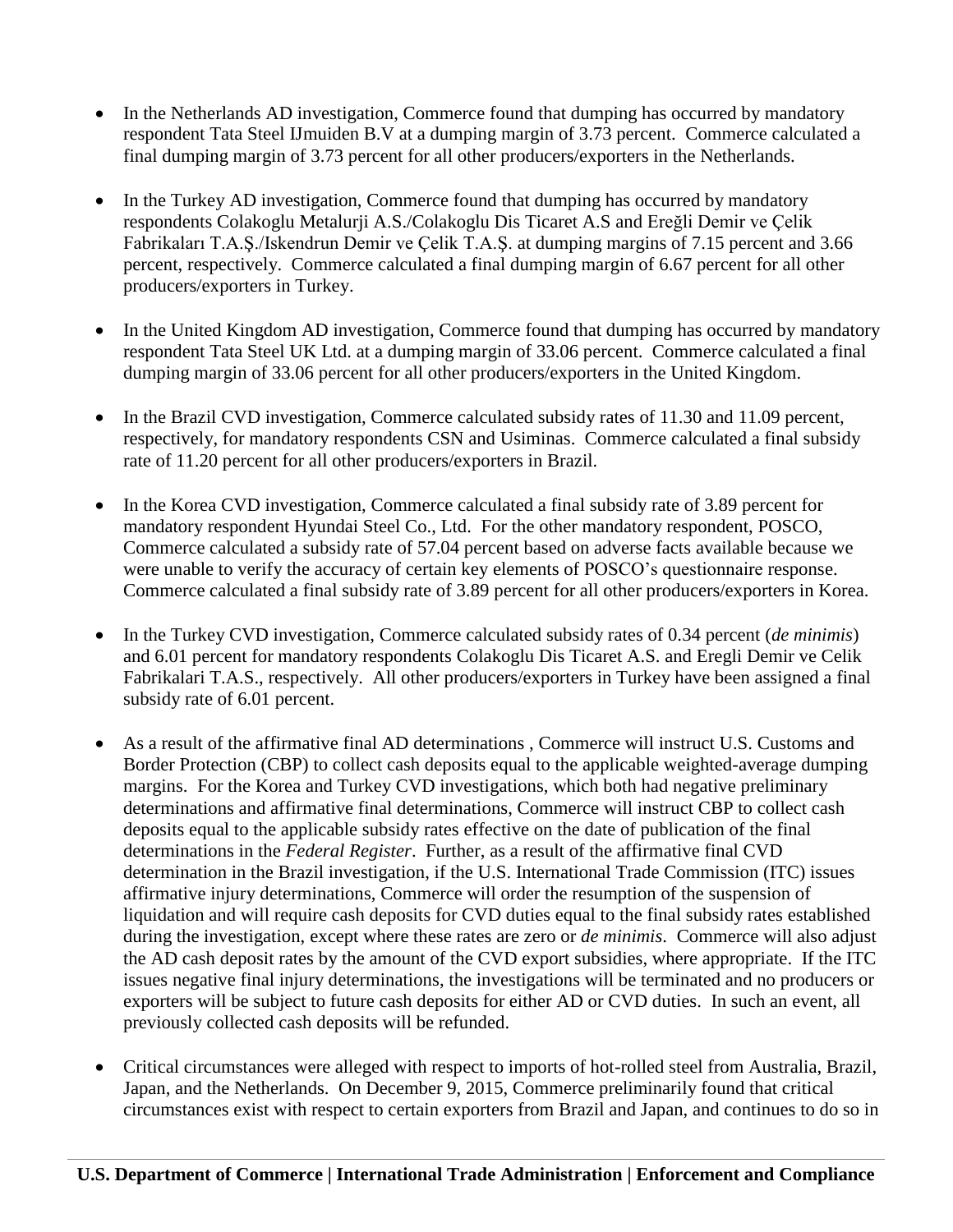the final determinations. Where critical circumstances were found, CBP will be instructed to retroactively impose provisional measures on entries of hot-rolled steel effective 90 days prior to publication of the preliminary determinations in the *Federal Register*. Critical circumstances were not found with respect to imports of hot-rolled steel from Australia and the Netherlands.

- The petitioners for these investigations are AK Steel Corporation (OH), ArcelorMittal USA LLC (IL), Nucor Corporation (NC), SSAB Enterprises, LLC (IL), Steel Dynamics, Inc. (IN), and United States Steel Corporation (PA).
- The products covered by these investigations are certain hot-rolled, flat-rolled steel products, with or without patterns in relief, and whether or not annealed, painted, varnished, or coated with plastics or other non-metallic substances. The products covered do not include those that are clad, plated, or coated with metal. The products covered include coils that have a width or other lateral measurement ("width") of 12.7 mm or greater, regardless of thickness, and regardless of form of coil (*e.g.*, in successively superimposed layers, spirally oscillating, etc.). The products covered also include products not in coils (*e.g.*, in straight lengths) of a thickness of less than 4.75 mm and a width that is 12.7 mm or greater and that measures at least 10 times the thickness. The products described above may be rectangular, square, circular, or other shape and include products of either rectangular or nonrectangular cross-section where such cross-section is achieved subsequent to the rolling process, *i.e.*, products which have been "worked after rolling" (*e.g.*, products which have been beveled or rounded at the edges). For purposes of the width and thickness requirements referenced above:

(1) where the nominal and actual measurements vary, a product is within the scope if application of either the nominal or actual measurement would place it within the scope based on the definitions set forth above unless the resulting measurement makes the product covered by the existing anti-dumping<sup>1</sup> or countervailing duty<sup>2</sup> orders on Certain Cut-To-Length Carbon Quality Steel Plate Products From the Republic of Korea (A-580-836; C-580-837), and

(2) where the width and thickness vary for a specific product (*e.g.*, the thickness of certain products with non-rectangular cross-section, the width of certain products with non-rectangular shape, etc.), the measurement at its greatest width or thickness applies.

Steel products included in the scope of these investigations are products in which: (1) iron predominates, by weight, over each of the other contained elements; (2) the carbon content is 2 percent or less, by weight; and (3) none of the elements listed below exceeds the quantity, by weight, respectively indicated:

- 2.50 percent of manganese, or
- 3.30 percent of silicon, or
- 1.50 percent of copper, or

 $\overline{a}$ 

- 1.50 percent of aluminum, or
- 1.25 percent of chromium, or

<sup>1</sup> *Notice of Amendment of Final Determinations of Sales at Less Than Fair Value and Antidumping Duty Orders: Certain Cut-To-Length Carbon-Quality Steel Plate Products From France, India, Indonesia, Italy, Japan and the Republic of Korea*, 65 FR 6585 (February 10, 2000).

<sup>2</sup> *Notice of Amended Final Determinations: Certain Cut-to-Length Carbon-Quality Steel Plate From India and the Republic of Korea; and Notice of Countervailing Duty Orders: Certain Cut-To-Length Carbon-Quality Steel Plate From France, India, Indonesia, Italy, and the Republic of Korea*, 65 FR 6587 (February 10, 2000).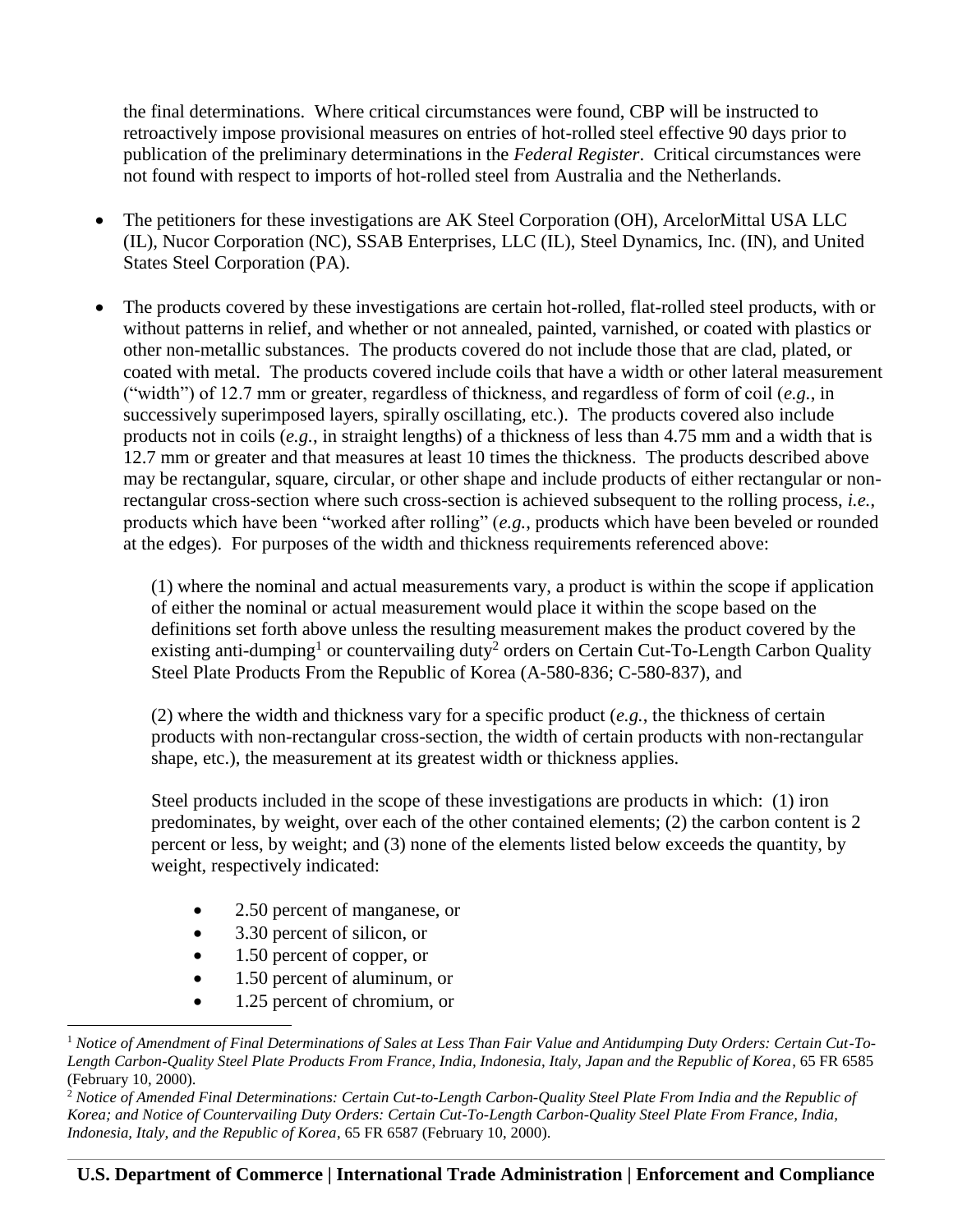- 0.30 percent of cobalt, or
- 0.40 percent of lead, or
- 2.00 percent of nickel, or
- 0.30 percent of tungsten, or
- 0.80 percent of molybdenum, or
- 0.10 percent of niobium, or
- 0.30 percent of vanadium, or
- 0.30 percent of zirconium.

Unless specifically excluded, products are included in this scope regardless of levels of boron and titanium.

For example, specifically included in this scope are vacuum degassed, fully stabilized (commonly referred to as interstitial-free (IF)) steels, high strength low alloy (HSLA) steels, the substrate for motor lamination steels, Advanced High Strength Steels (AHSS), and Ultra High Strength Steels (UHSS). IF steels are recognized as low carbon steels with micro-alloying levels of elements such as titanium and/or niobium added to stabilize carbon and nitrogen elements. HSLA steels are recognized as steels with micro-alloying levels of elements such as chromium, copper, niobium, titanium, vanadium, and molybdenum. The substrate for motor lamination steels contains microalloying levels of elements such as silicon and aluminum. AHSS and UHSS are considered high tensile strength and high elongation steels, although AHSS and UHSS are covered whether or not they are high tensile strength or high elongation steels.

Subject merchandise includes hot-rolled steel that has been further processed in a third country, including but not limited to pickling, oiling, levelling, annealing, tempering, temper rolling, skin passing, painting, varnishing, trimming, cutting, punching, and/or slitting, or any other processing that would not otherwise remove the merchandise from the scope of the investigation if performed in the country of manufacture of the hot-rolled steel.

All products that meet the written physical description, and in which the chemistry quantities do not exceed any one of the noted element levels listed above, are within the scope of these investigations unless specifically excluded. The following products are outside of and/or specifically excluded from the scope of these investigations:

- Universal mill plates (*i.e.*, hot-rolled, flat-rolled products not in coils that have been rolled on four faces or in a closed box pass, of a width exceeding 150 mm but not exceeding 1250 mm, of a thickness not less than 4.0 mm, and without patterns in relief);
- Products that have been cold-rolled (cold-reduced) after hot rolling;<sup>3</sup>
- $\bullet$  Ball bearing steels;<sup>4</sup>

 $\overline{a}$ <sup>3</sup> For purposes of this scope exclusion, rolling operations such as a skin pass, levelling, temper rolling or other minor rolling operations after the hot-rolling process for purposes of surface finish, flatness, shape control, or gauge control do not constitute cold-rolling sufficient to meet this exclusion.

<sup>4</sup> Ball bearing steels are defined as steels which contain, in addition to iron, each of the following elements by weight in the amount specified: (i) not less than 0.95 nor more than 1.13 percent of carbon; (ii) not less than 0.22 nor more than 0.48 percent of manganese; (iii) none, or not more than 0.03 percent of sulfur; (iv) none, or not more than 0.03 percent of phosphorus; (v) not less than 0.18 nor more than 0.37 percent of silicon; (vi) not less than 1.25 nor more than 1.65 percent of chromium; (vii) none, or not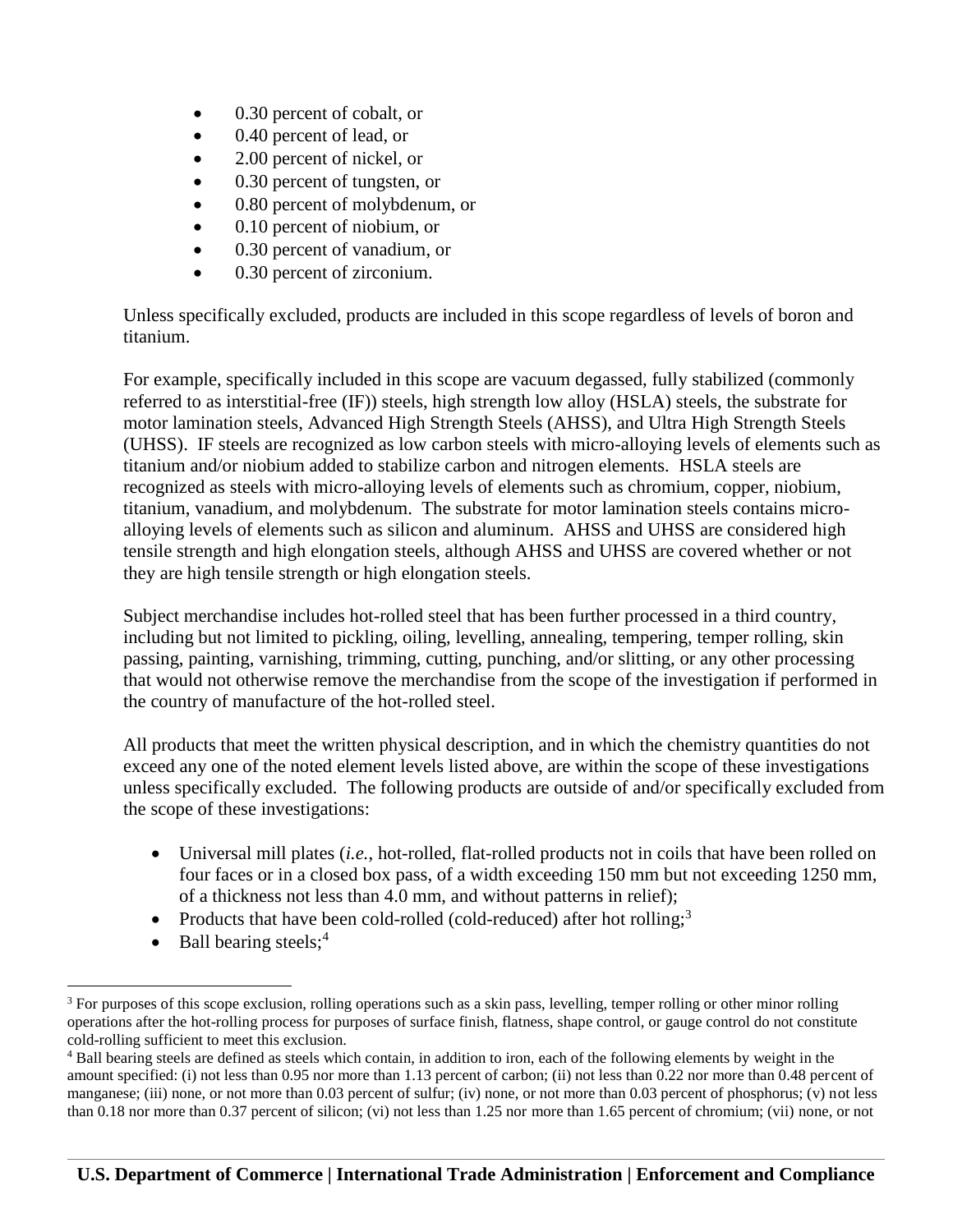- Tool steels;<sup>5</sup> and
- Silico-manganese steels;<sup>6</sup>

The products subject to these investigations are currently classified in the Harmonized Tariff Schedule of the United States (HTSUS) under item numbers: 7208.10.15.00, 7208.10.30.00, 7208.10.60.00, 7208.25.30.00, 7208.25.60.00, 7208.26.00.30, 7208.26.00.60, 7208.27.00.30, 7208.27.00.60, 7208.36.00.30, 7208.36.00.60, 7208.37.00.30, 7208.37.00.60, 7208.38.00.15, 7208.38.00.30, 7208.38.00.90, 7208.39.00.15, 7208.39.00.30, 7208.39.00.90, 7208.40.60.30, 7208.40.60.60, 7208.53.00.00, 7208.54.00.00, 7208.90.00.00, 7210.70.30.00, 7211.14.00.30, 7211.14.00.90, 7211.19.15.00, 7211.19.20.00, 7211.19.30.00, 7211.19.45.00, 7211.19.60.00, 7211.19.75.30, 7211.19.75.60, 7211.19.75.90, 7225.11.00.00, 7225.19.00.00, 7225.30.30.50, 7225.30.70.00, 7225.40.70.00, 7225.99.00.90, 7226.11.10.00, 7226.11.90.30, 7226.11.90.60, 7226.19.10.00, 7226.19.90.00, 7226.91.50.00, 7226.91.70.00, 7226.91.80.00. The products subject to the investigations may also enter under the following HTSUS numbers: 7210.90.90.00, 7211.90.00.00, 7212.40.10.00, 7212.40.50.00, and 7212.50.00.00, 7214.91.00.15, 7214.91.00.60, 7214.91.00.90, 7214.99.00.60, 7215.90.50.00, 7226.99.01.80, and 7228.60.60.00.

The HTSUS subheadings above are provided for convenience and U.S. Customs purposes only. The written description of the scope of the investigations is dispositive.

• In 2015, imports of certain hot-rolled steel from Australia, Brazil, Japan, Korea, the Netherlands, Turkey and the United Kingdom were valued at an estimated \$122.5 million, \$252.6 million, \$314.7 million, \$649.5 million, \$208.4 million, \$181.7 million and \$197.1million, respectively.

#### **NEXT STEPS**

 $\overline{a}$ 

- The ITC is scheduled to make its final injury determinations in the investigations of hot-rolled steel from Australia, Brazil, Japan, Korea (AD only), the Netherlands, Turkey (AD only) and the United Kingdom by September 19, 2016. Because the preliminary determination for the Turkey and Korea CVD investigations were negative, and the final determinations are affirmative, the ITC has 75 days to make its final injury determination, *i.e.*, October 18, 2016.
- If the ITC makes affirmative final determinations that imports hot-rolled steel from Australia, Brazil, Japan, Korea, the Netherlands, Turkey and/or the United Kingdom materially injure, or threaten material injury to, the domestic industry, Commerce will issue AD and CVD orders. If the ITC makes negative determinations of injury, the investigations will be terminated.

# **FINAL DUMPING MARGINS:**

more than 0.28 percent of nickel; (viii) none, or not more than 0.38 percent of copper; and (ix) none, or not more than 0.09 percent of molybdenum.

<sup>&</sup>lt;sup>5</sup> Tool steels are defined as steels which contain the following combinations of elements in the quantity by weight respectively indicated: (i) more than 1.2 percent carbon and more than 10.5 percent chromium; or (ii) not less than 0.3 percent carbon and 1.25 percent or more but less than 10.5 percent chromium; or (iii) not less than 0.85 percent carbon and 1 percent to 1.8 percent, inclusive, manganese; or (iv) 0.9 percent to 1.2 percent, inclusive, chromium and 0.9 percent to 1.4 percent, inclusive, molybdenum; or (v) not less than 0.5 percent carbon and not less than 3.5 percent molybdenum; or (vi) not less than 0.5 percent carbon and not less than 5.5 percent tungsten.

<sup>6</sup> Silico-manganese steel is defined as steels containing by weight: (i) not more than 0.7 percent of carbon; (ii) 0.5 percent or more but not more than 1.9 percent of manganese, and (iii) 0.6 percent or more but not more than 2.3 percent of silicon.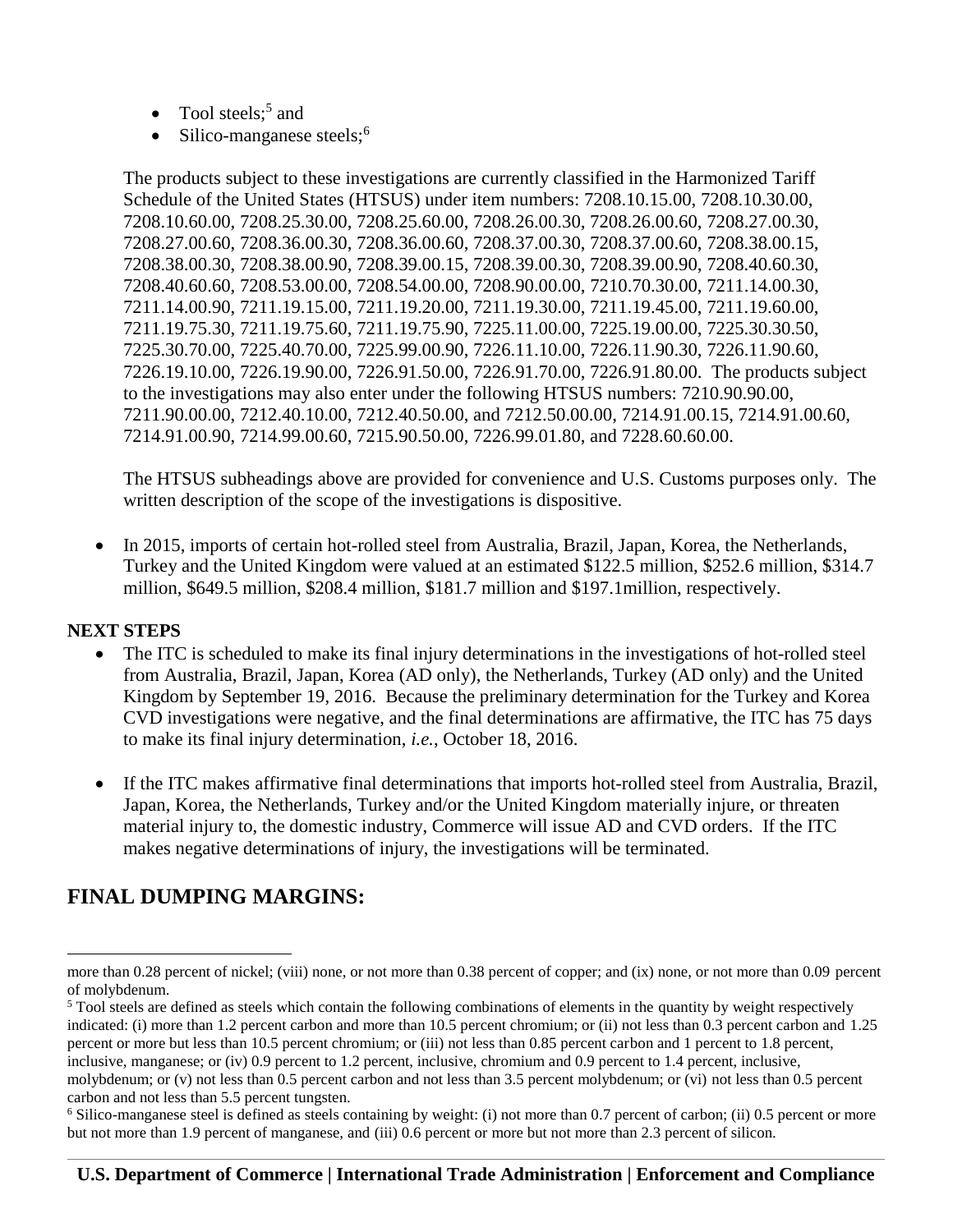| <b>COUNTRY</b>   | <b>EXPORTER/PRODUCER</b>    | <b>DUMPING</b><br><b>MARGINS</b> |
|------------------|-----------------------------|----------------------------------|
| <b>Australia</b> | <b>BlueScope Steel Ltd.</b> | 29.37%                           |
|                  | <b>All-Others</b>           | 29.37%                           |

|               | <b>COUNTRY</b>                      | <b>EXPORTER/PRODUCER</b>       | <b>DUMPING</b><br><b>MARGINS</b> | <b>CASH</b><br><b>DEPOSIT</b> |
|---------------|-------------------------------------|--------------------------------|----------------------------------|-------------------------------|
|               |                                     | Companhia Siderurgica Nacional | <b>33.14%</b>                    | 29.07%                        |
| <b>Brazil</b> | Usinas Siderurgicas de Minas Gerais | 34.28%                         | 30.51%                           |                               |
|               |                                     | <b>All-Others</b>              | 33.14%                           | 29.07%                        |

**NOTE:** The difference between the dumping margins and the cash deposit rates represents the adjustment for the export subsidies identified in the companion countervailing duty investigation of certain hot-rolled steel from Brazil.

| <b>COUNTRY</b> | <b>EXPORTER/PRODUCER</b>                             |          |
|----------------|------------------------------------------------------|----------|
|                | <b>JFE Steel Corporation</b>                         | $7.51\%$ |
| <b>Japan</b>   | <b>Nippon Steel &amp; Sumitomo Metal Corporation</b> | 4.99%    |
|                | <b>All-Others</b>                                    | 5.58%    |

| <b>COUNTRY</b> | <b>EXPORTER/PRODUCER</b>     | <b>DUMPING</b><br><b>MARGINS</b> | <b>CASH</b><br><b>DEPOSIT</b> |
|----------------|------------------------------|----------------------------------|-------------------------------|
| Korea          | <b>Hyundai Steel Company</b> | $9.49\%$                         | 9.49%                         |
|                | <b>POSCO</b>                 | 3.89%                            | $0.00\%$                      |
|                | <b>All-Others</b>            | 5.55%                            | 5.55%                         |

**NOTE:** The difference between the dumping margins and the cash deposit rates represents the adjustment for the export subsidies identified in the companion countervailing duty investigation of certain hot-rolled steel from Korea.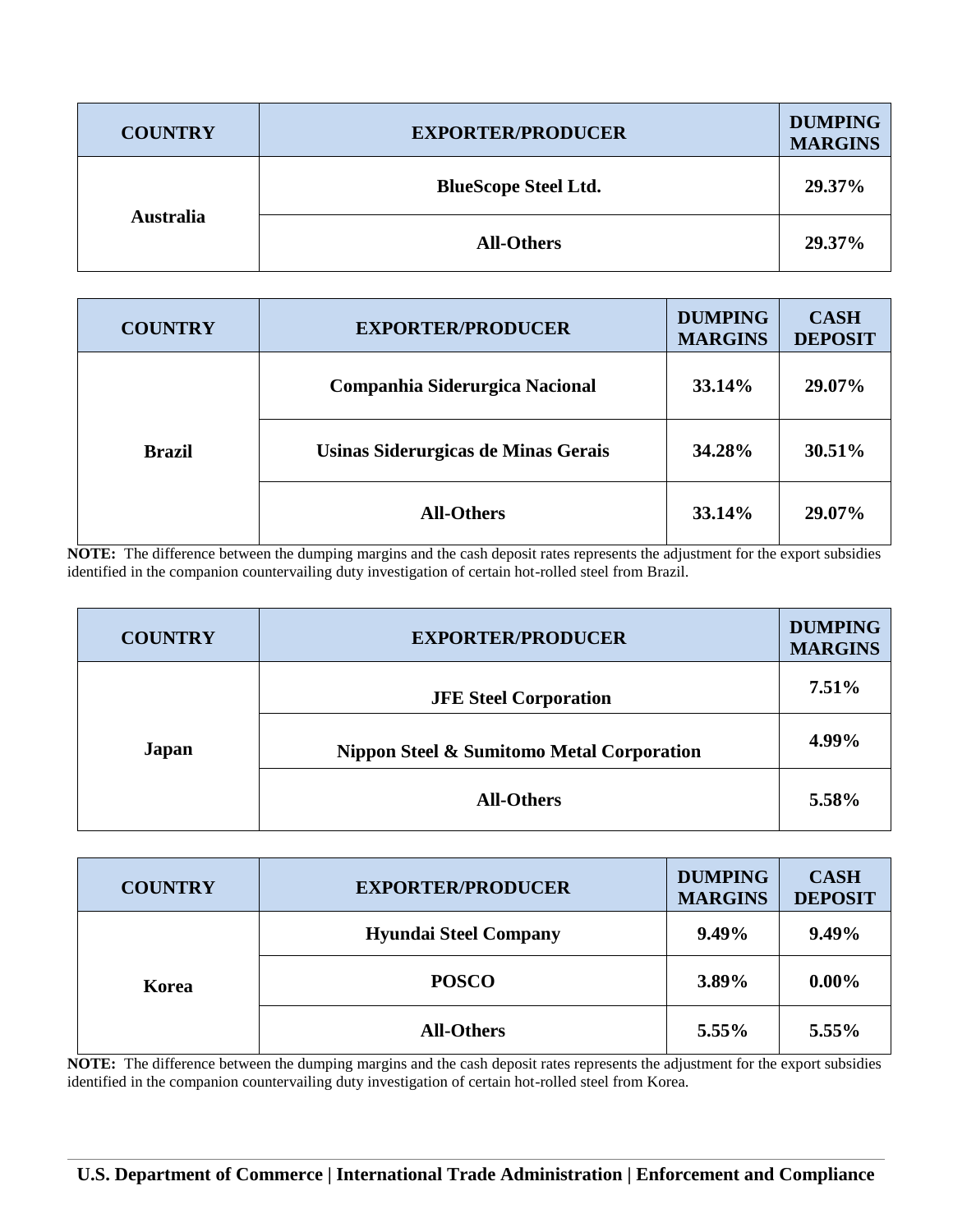| <b>COUNTRY</b>     | <b>EXPORTER/PRODUCER</b> | <b>DUMPING</b><br><b>MARGINS</b> |
|--------------------|--------------------------|----------------------------------|
| <b>Netherlands</b> | Tata Steel IJmuiden B.V. | 3.73%                            |
|                    | <b>All-Others</b>        | 3.73%                            |

| <b>COUNTRY</b> | <b>EXPORTER/PRODUCER</b>                                                    | <b>DUMPING</b><br><b>MARGINS</b> | <b>CASH</b><br><b>DEPOSIT</b> |
|----------------|-----------------------------------------------------------------------------|----------------------------------|-------------------------------|
|                | Colakoglu Metalurji A.S./Colakoglu Dis<br><b>Ticaret A.S</b>                | $7.15\%$                         | 7.15%                         |
| <b>Turkey</b>  | Ereğli Demir ve Çelik Fabrikaları<br>T.A.S/Iskenderun Demir ve Çelik T.A.S. | $3.66\%$                         | $3.65\%$                      |
|                | <b>All-Others</b>                                                           | $6.67\%$                         | $6.67\%$                      |

**NOTE:** The difference between the dumping margins and the cash deposit rates represents the adjustment for the export subsidies identified in the companion countervailing duty investigation of certain hot-rolled steel from Turkey.

| <b>COUNTRY</b>        | <b>EXPORTER/PRODUCER</b>  | <b>DUMPING</b><br><b>MARGINS</b> |
|-----------------------|---------------------------|----------------------------------|
| <b>United Kingdom</b> | <b>Tata Steel UK Ltd.</b> | 33.06%                           |
|                       | <b>All-Others</b>         | 33.06%                           |

## **FINAL SUBSIDY RATES:**

| <b>COUNTRY</b> | <b>EXPORTER/PRODUCER</b>               | <b>SUBSIDY</b><br><b>RATES</b> |
|----------------|----------------------------------------|--------------------------------|
|                | Companhia Siderurgica Nacional         | 11.30%                         |
| <b>Brazil</b>  | Usinas Siderurgicas de Minas Gerais SA | 11.09%                         |
|                | <b>All-Others</b>                      | 11.20%                         |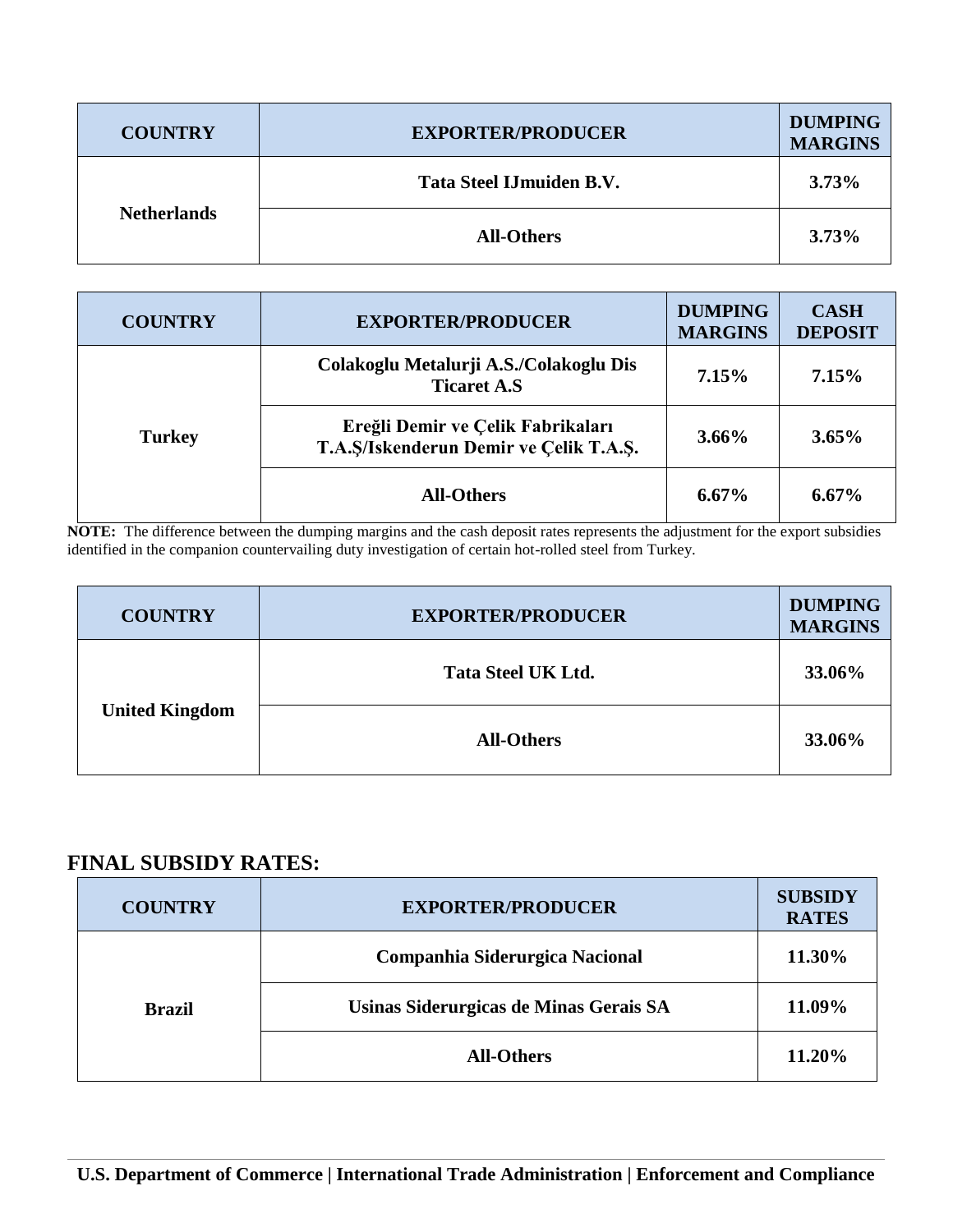| <b>COUNTRY</b> | <b>EXPORTER/PRODUCER</b>                          | <b>SUBSIDY</b><br><b>RATES</b> |
|----------------|---------------------------------------------------|--------------------------------|
|                | <b>POSCO</b> and Daewoo International Corporation | 57.04%                         |
| Korea          | Hyundai Steel Co., Ltd.                           | 3.89%                          |
|                | <b>All-Others</b>                                 | 3.89%                          |

| <b>COUNTRY</b> | <b>EXPORTER/PRODUCER</b>                 | <b>SUBSIDY</b><br><b>RATES</b> |
|----------------|------------------------------------------|--------------------------------|
|                | <b>Colakoglu Dis Ticaret A.S.</b>        | $0.34\%*$<br>$(de\,minimis)$   |
| <b>Turkey</b>  | Eregli Demir ve Celik Fabrikalari T.A.S. | $6.01\%$                       |
|                | <b>All-Others</b>                        | $6.01\%$                       |

\* *de minimis* = less than 1% for developed countries, less than 2% for developing countries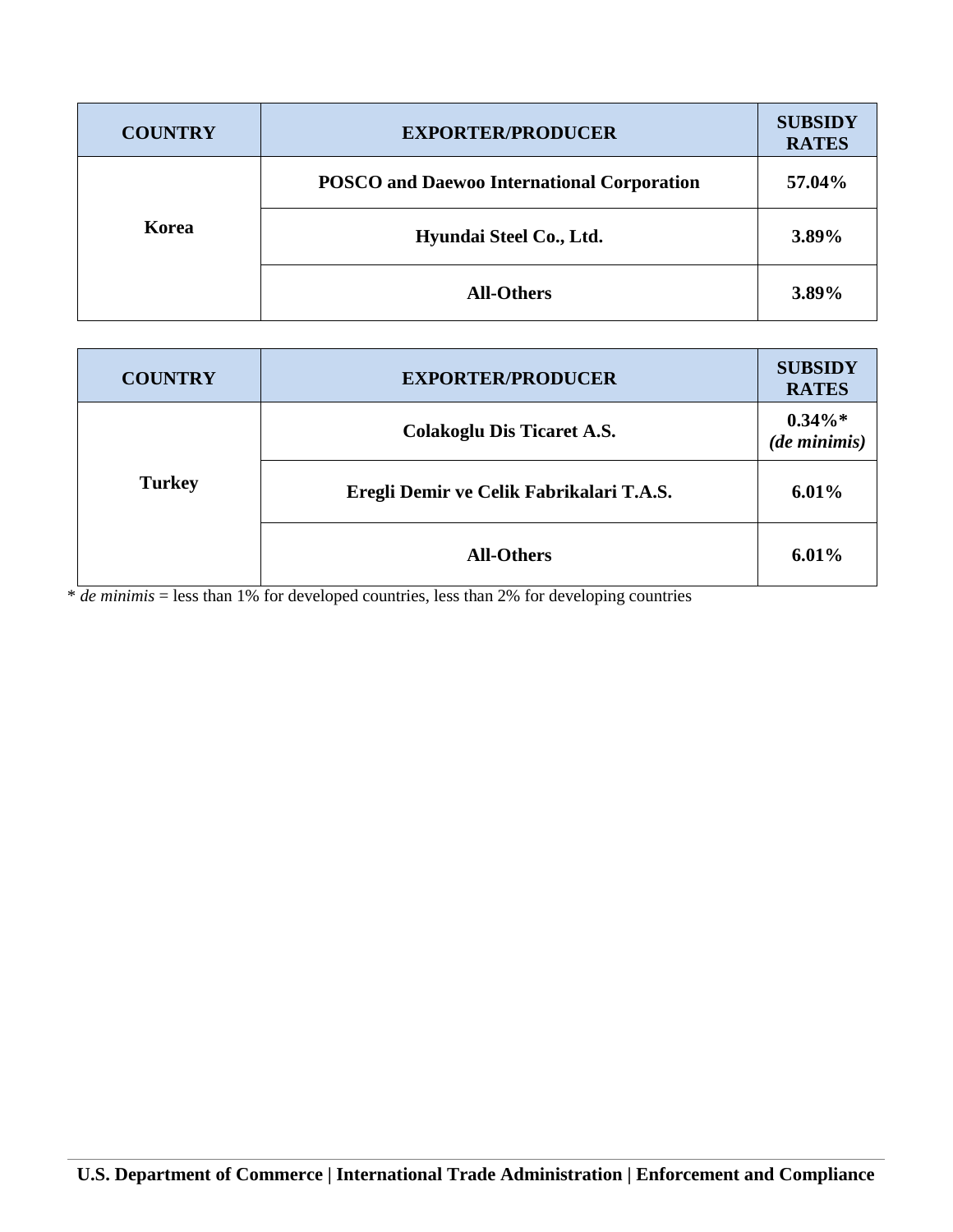### **CASE CALENDAR:**

| <b>EVENT</b>                                              | <b>CVD INVESTIGATIONS</b> | <b>AD INVESTIGATIONS</b>  |
|-----------------------------------------------------------|---------------------------|---------------------------|
| <b>Petition Filed</b>                                     | <b>August 11, 2015</b>    | <b>August 11, 2015</b>    |
| <b>DOC</b> Initiation Date                                | <b>August 31, 2015</b>    | <b>August 31, 2015</b>    |
| <b>ITC Preliminary Determinations</b>                     | September 25, 2015        | September 25, 2015        |
| <b>DOC Preliminary Determinations</b>                     | <b>January 8, 2016</b>    | <b>March 14, 2016</b>     |
| <b>DOC Final Determinations</b>                           | <b>August 4, 2016</b>     | <b>August 4, 2016</b>     |
| <b>ITC Final Determinations</b>                           | <b>September 19, 2016</b> | <b>September 19, 2016</b> |
| <b>ITC Final Determination (Turkey)</b><br>and Korea CVD) | <b>October 18, 2016</b>   |                           |
| <b>Issuance of Orders**</b>                               | September 26, 2016        | <b>September 26, 2016</b> |

NOTE: Commerce preliminary and final determination deadlines are governed by statute. For CVD investigations, the deadlines are set forth in sections 703(b) and 705(a)(1) of the Tariff Act of 1930, as amended (the Act). For AD investigations, the deadline is set forth in sections 733(b) and 735(a) of the Act. These deadlines may be extended under certain circumstances. \*\*This will take place only in the event of final affirmative determinations by Commerce and the ITC.